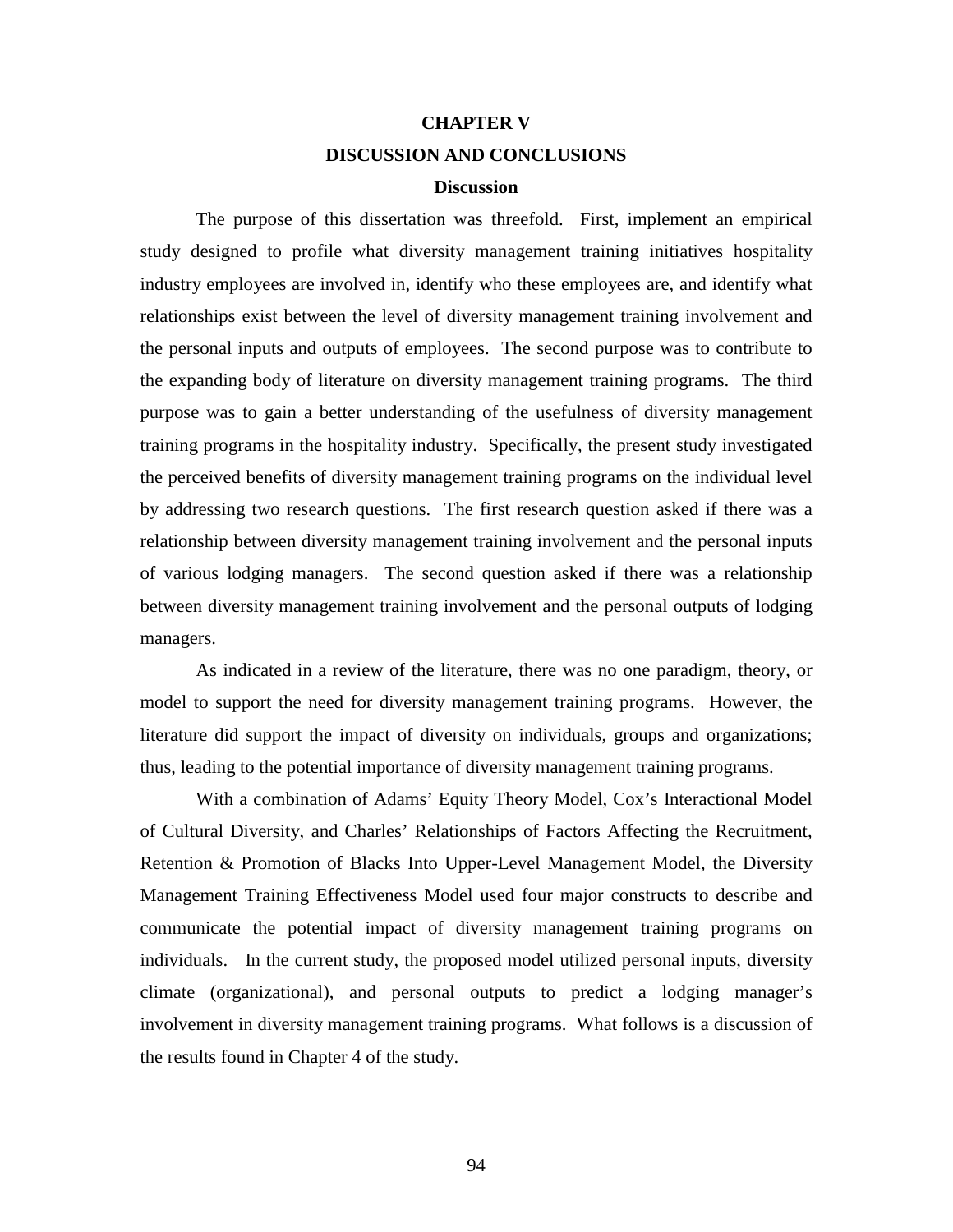#### The Hypotheses

In an effort to address the two research questions, 11 hypotheses were developed to guide the current study. These hypotheses were based upon a literature review of the potential impact of and relationships shared between diversity management training programs and individuals. A further discussion of the results of the study in relation to each of the 11 hypotheses is now presented. The implications and overall results of each hypothesis will be discussed.

**Research Hypothesis 1:** There is a relationship between age of employees and DMTI.

Research hypothesis 1 was not supported. There was no relationship between age of an employee and DMTI. This should be seen as an indication that companies are not targeting specific age groups to participate in diversity management training programs. This is a positive aspect of training and should be seen as a plus for the industry.

**Research Hypothesis 2:** There is a relationship between educational level of employees and DMTI.

Research hypothesis 2 was not supported. There was no relationship between educational level of an employee and DMTI. This should be seen as an indication that companies are not targeting specific employees based on their educational levels to participate in diversity management training programs. This is a positive aspect of training and should be seen as a plus for the industry.

**Research Hypothesis 3:** There is a relationship between gender of the employees and DMTI.

Research hypothesis 3 was not supported. There was no relationship between gender of an employee and DMTI. This should be seen as an indication that companies are not targeting a specific gender to participate in diversity management training programs. This is a positive aspect of training and should be seen as a plus for the industry.

95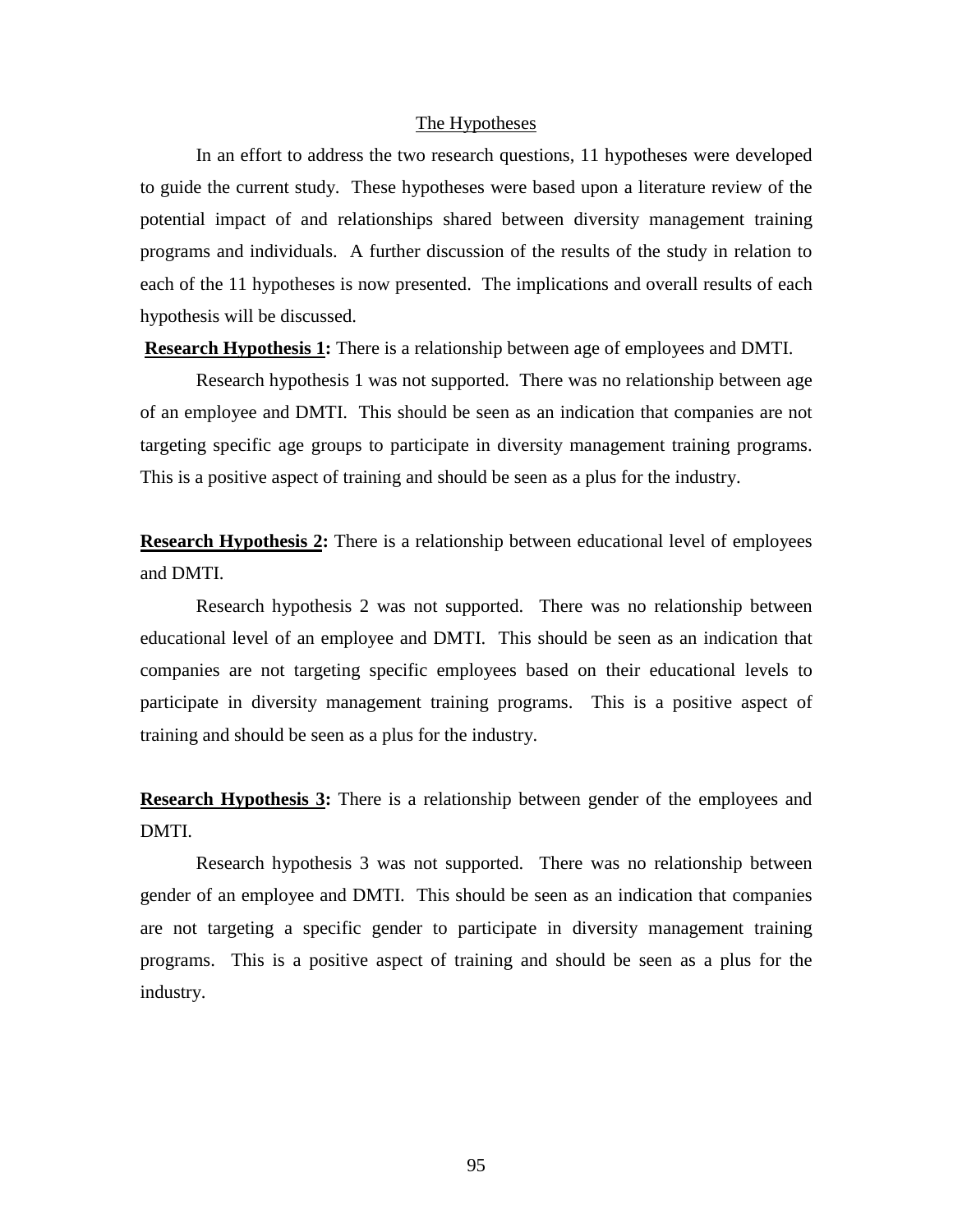**Research Hypothesis 4:** There is a relationship between loyalty of employees and DMTI.

Research hypothesis 4 was supported. A correlation was found between employee's loyalty and DMTI. The overall results suggest that loyal employees tend to be more involved employees. Further research needs to be conducted on this relationship to better understand any causal relationship between loyalty and involvement in diversity management training programs. Is loyalty a result of the involvement or vice versa? Simply knowing that a relationship exists between the two constructs is a positive aspect of training and should be seen as a plus for the industry.

**Research Hypothesis 5:** There is a relationship between racio-ethnic backgrounds of employees and DMTI.

This hypothesis was not tested. The present sample has a predominance of whites (those primarily of European descent). Therefore, comparisons can not be made on diversity management training involvement across racio-ethnic backgrounds.

**Research Hypothesis 6:** There is a relationship between seniority of employees and DMTI.

Research hypothesis 6 was supported. There was a positive relationship between seniority of employees and DMTI. The overall results suggest that those employees with greater levels of seniority tend to be more involved in diversity management training programs. Knowing that a relationship exists between the two constructs is a positive aspect of training and should be seen as a plus for the industry. The literature supports the need for involvement on all levels, especially with senior managers, in order for diversity management training programs to succeed. Further research needs to be conducted on this relationship to better understand any causal relationship between seniority and involvement in diversity management training programs. Is seniority a result of the involvement or vice versa? Simply knowing that a relationship exists between the two constructs is a positive aspect of training and should be seen as a plus for the industry.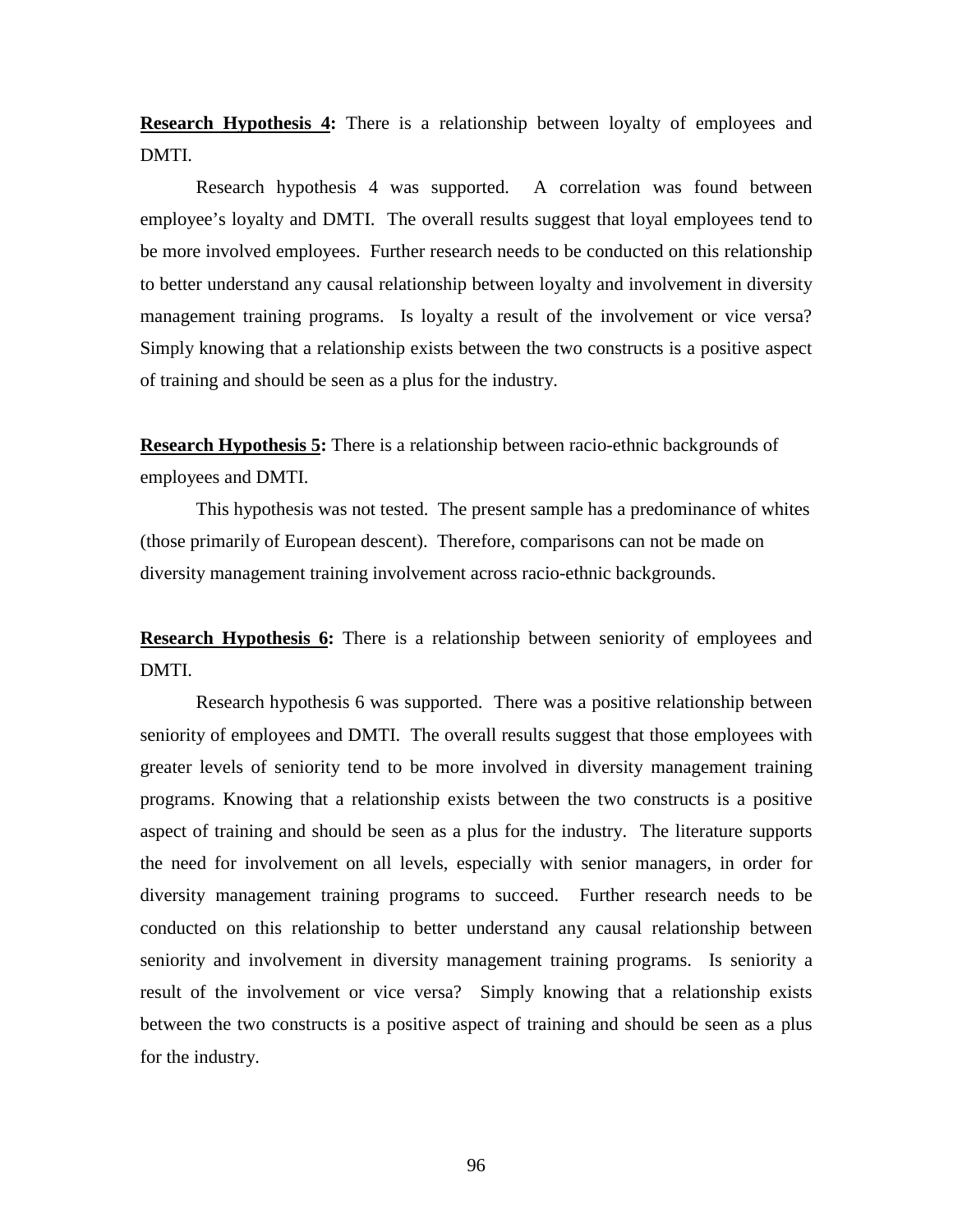**Research Hypothesis 7:** There is a relationship between DMTI and employee job/career satisfaction.

Research Hypothesis 7 was not supported. There was no support for the relationship between DMTI and one's job/career satisfaction.

**Research Hypothesis 8**: There is a relationship between DMTI and organizational identification of an employee.

Research Hypothesis 8 was partially supported. There was partial support for the relationship between DMTI and organizational identification. This support was greatly influenced by the survey question that asked, "I feel that I am a part of the organization." The overall results suggest that DMTI did not share a relationship with the sub-construct, "organizational identification" on a whole, however one of the three survey questions had a significant relationship with involvement in diversity management training programs.

**Research Hypothesis 9:** There is a relationship between DMTI and job involvement of an employee.

Research Hypothesis 9 was not supported. There was no relationship between DMTI and the job involvement of employees.

**Research Hypothesis 10:** There is a relationship between DMTI and the compensation of employees.

Research Hypothesis 10 was not supported. There was no relationship between DMTI and compensation of employees.

**Research Hypothesis 11:** There is a relationship between DMTI and the opportunities given to an employee.

Research Hypothesis 11 was supported. There was a positive relationship between involvement in diversity management training programs and the opportunities given to an employee. The overall results suggest that diversity management training is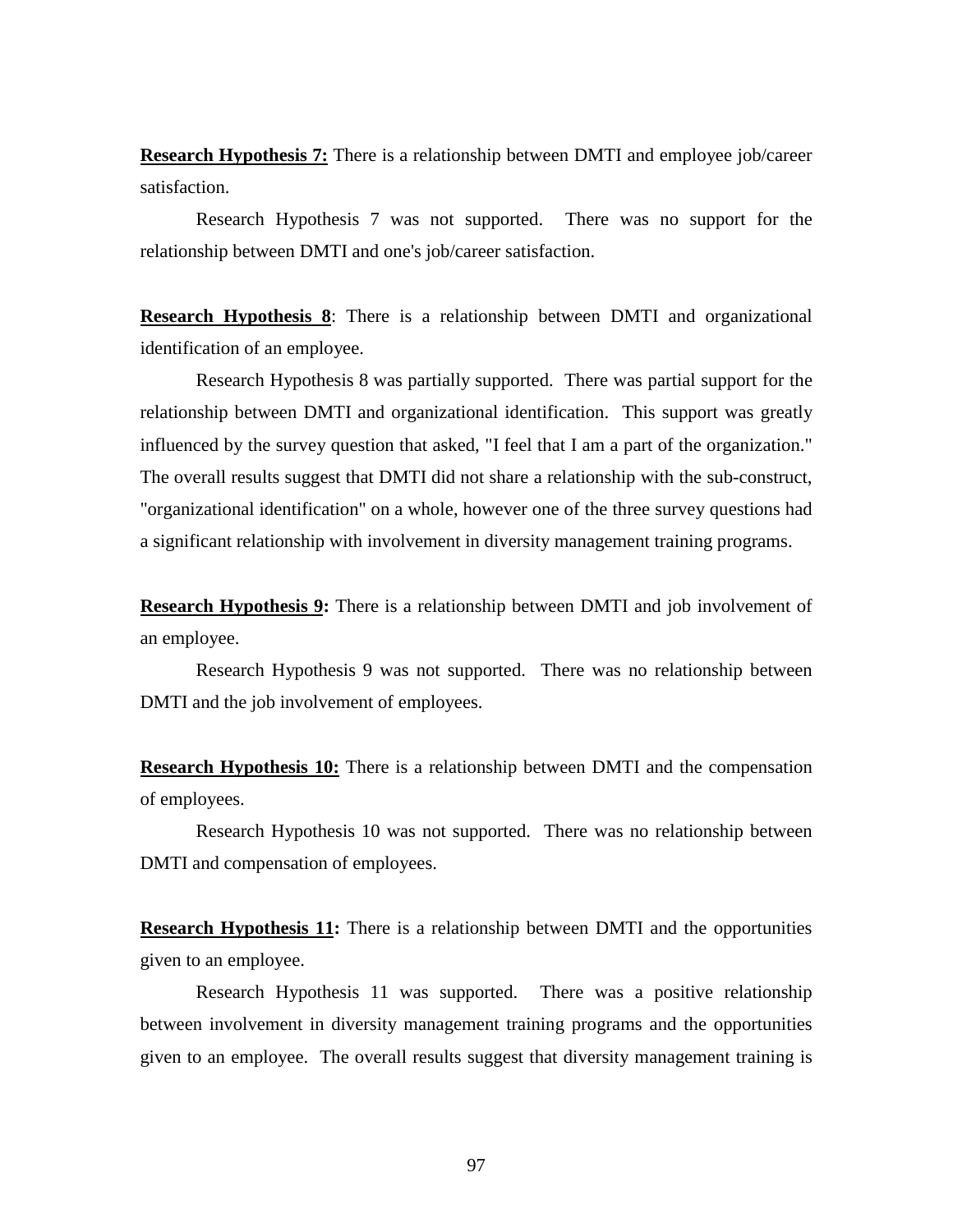seen as an opportunity to help foster an individual's career. This is a positive aspect of training and should be seen as a plus for the industry.

#### Implications

The results of the study have several implications for diversity management training research in the hospitality industry, specifically the lodging industry. First, the numbers look good. Approximately 46.7% of all respondents thought their company offered a diversity management training program. When asked how respondents thought their human resource manager would respond to the same question  $57\%$  (n=77) said they thought the human resource manager would state that their company did offer a diversity management training program. The results in the current study of diversity management training program offerings are similar to those in the past (Gregory & Hughes, 1996). For an industry that was thought to be in the beginning stages of development in the arena of diversity management training, this is very encouraging. The lodging industry's figures are representative of all major U.S. companies with more than 100 employees (Lubove, 1997).

The discrepancy between the perceived offerings of a diversity management training program as seen by human resource managers and employees suggest that human resource managers and thus companies have a perception that are doing more than employees perceive.

Second, there is an equal distribution of program participation based on age, gender, and educational level; thus they are equally as likely to participate in the diversity management training program regardless of demographic differences. The fact that diversity management training involvement (DMTI) was found to have relationships with loyalty, seniority organizational identification and opportunities offered by the company is very encouraging. DMTI could be used as a tool to increase loyalty and thus retention of employees. The relationship with seniority is important due to the fact that in order for change to take place and the programs to be viewed as a business necessity, upper level managers must be involved and endorse the programs. Organizational identification and opportunities given to an employee are both factors used to increase over all employee satisfaction (Taylor and Bowers, 1972).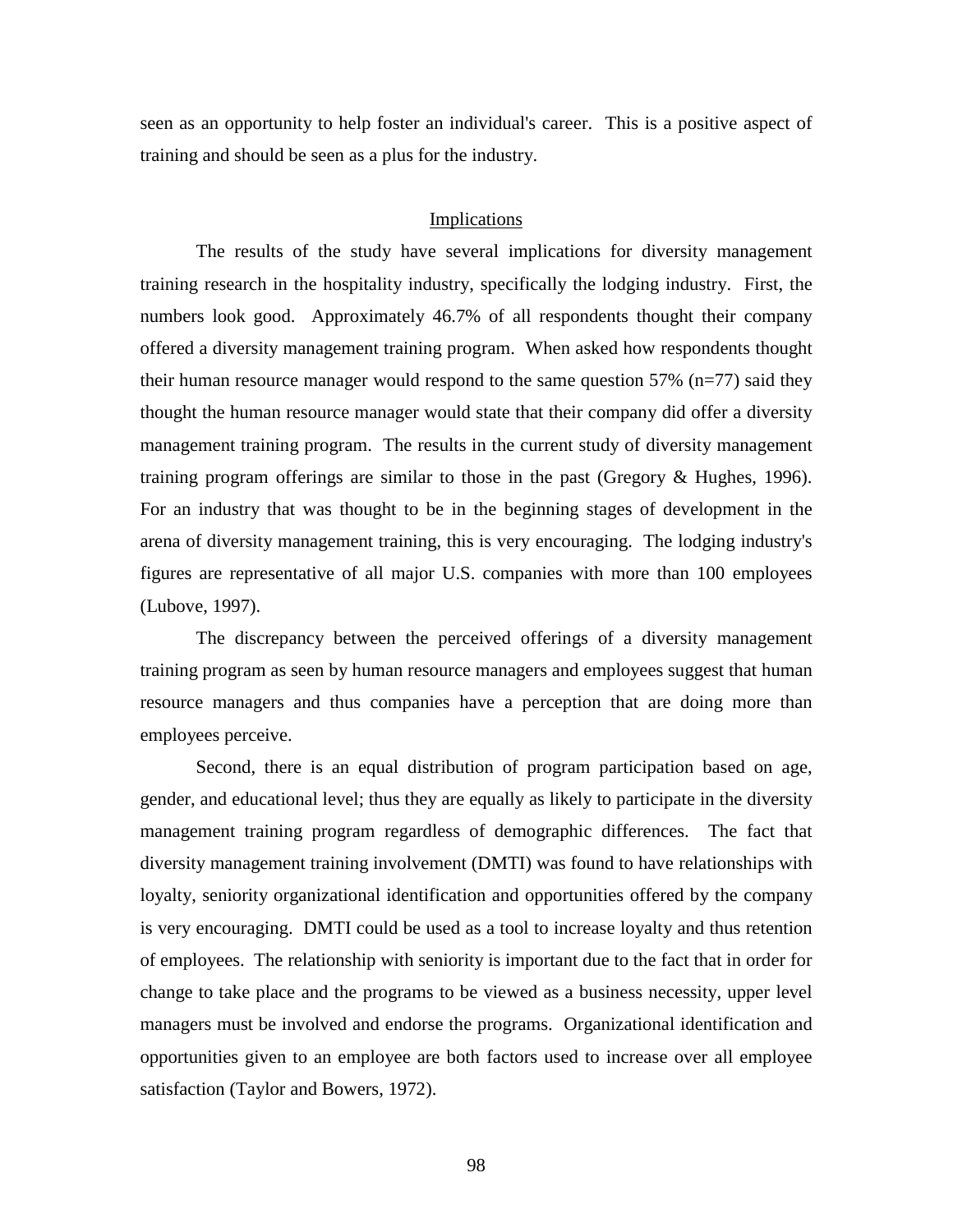A third implication from the current study is that the perceived level of importance (mean scores) on all the diversity management training initiatives increased with employee involvement. The results suggest that once an employee becomes involved in the diversity management training initiatives, their perception of its importance increase. This is a strong point in favor of the effectiveness of diversity management training program initiatives. Please refer to Tables 4.5 and 4.6.

#### Other Implications Found in the Study

The perceived impact of diversity management training programs is positive. Forty-eight and nine tenths percent  $(n=67)$  of those surveyed felt that diversity management training programs were effective to very effective with minority employees. Similarly, 50% (n=68) felt that these same programs were effective to very effective for non-minority employees. This is very encouraging, as respondents recognize the benefits of diversity management training programs to both groups of employees.

The study was also found that significant relationships between diversity management training involvement and the overall Organizational Commitment (Cook & Wall, 1980) and General Satisfaction (Taylor & Bowers, 1972) composite scales exists. Both of these composite scales had significant relationships with one's involvement in diversity management training programs. Thus, involvement in diversity management training programs is a predictor of an employee's organizational commitment and general satisfaction. Please keep in mind that these are the composite scores and take into consideration all survey questions used to operationalize the constructs.

## Recommendations for the Lodging Industry

The results from the survey support the notion that the lodging industry is operating in a very diverse environment. This statement is supported by the literature and the fact that 50.4% (n=66) of those surveyed considered themselves a member of a diverse group. Given the fact that the term diversity can be defined using a narrow definition (Cox, 1993; Cross et al., 1994) or a broad definition (Jamieson & O'Mara, 1991; Thomas, 1991), a broader definition seems to be more appropriate for the current study and in future studies on diversity within the lodging industry. Keeping in mind that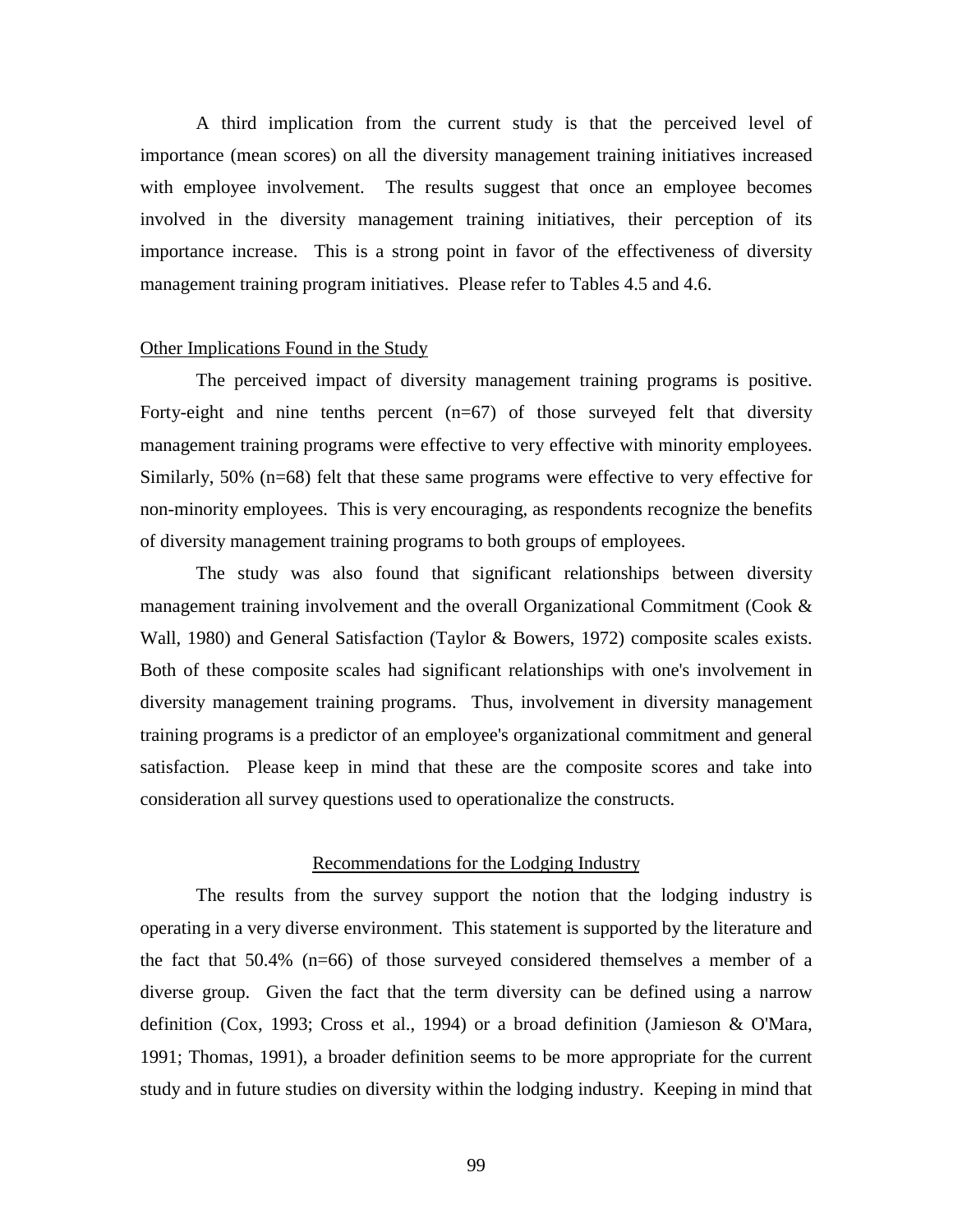73.2% of all respondents were white (primarily of European descent) it appears that all individuals, regardless of racio-ethnic backgrounds have very strong feelings towards issues of diversity. A variety of diverse identification groupings were included in the current study. They included sexual orientation (23.9%), physical ability (22.5%), religious affiliation (19.7%), and nationality (32.4%).

The industry needs to increase offerings of diversity management training initiatives while reiterating their importance to all involved. Communication and education and training initiatives should be emphasized since they were consistently ranked as important to very important by all respondents including those in the pretest and pilot test. It may now be less difficult for lodging companies to obtain the support necessary to implement diversity management training programs since the current study provides sound evidence that these programs benefit individuals. It is a matter of getting employees involved. The number of companies offering such programs also needs to increase given the diverse labor force.

A final recommendation is made to companies that have not begun to implement diversity management training programs. Begin with a self-audit and identify the diversity issues that are unique to your lodging property or company. Begin small and solicit feedback. Let the diversity management training initiatives, as outlined by Wheeler (1996) be your guide. The programs can and will succeed for the betterment of the individual employees and the organization on a whole.

#### **Limitations**

This study was subjected to constraints of time, cost and an issue of privilege/sensitive content matter. A time factor did not permit the researcher to control for the implementation of the diversity management training initiatives; thus, the study could not tell at what success level theses programs were being implemented. The cost factor did not allow for the researcher to rent the AH&MA mailing list twice, thus only a follow up post card reminder was sent and not a second survey to non-respondents. It is speculated that this fact contributed to the low response rate. The issue of privilege and sensitivity of the subject matter did not allow for control of the sample. Since no single lodging property would support the survey, there was a lack of consistency and control in the content of the initiatives being studied.